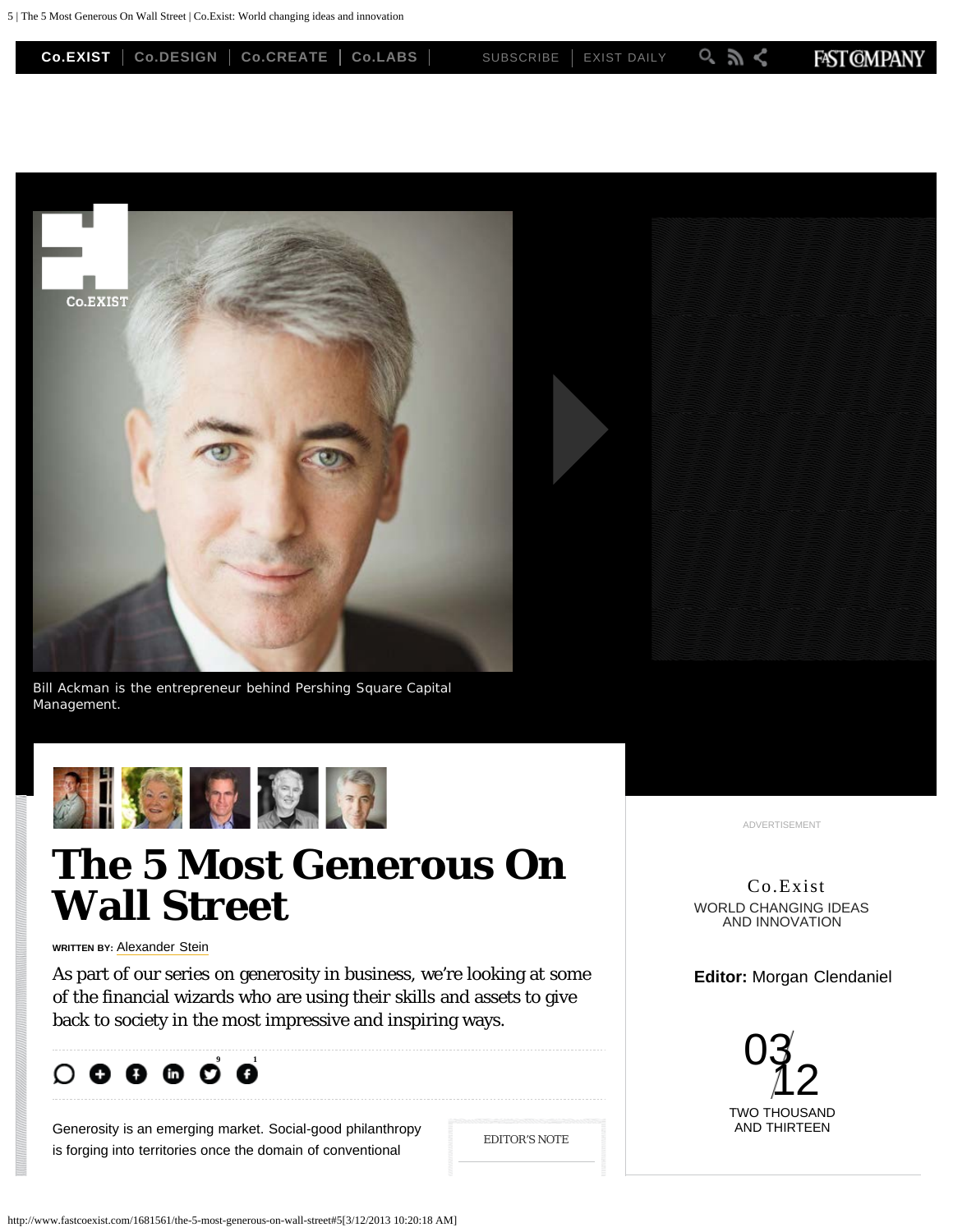charities and donor-grantee philanthropy. This month, the *Co.Exist* / [Catchafire](http://www.catchafire.org/) [Generosity Series](http://www.fastcoexist.com/section/generosity-series) singles out an elite group who've pivoted from exceptional success in the financial sector to launching world-changing social giving initiatives.

But, even for these wealthy donors, being generous is more complicated than you might think.

Rather than being inspirational, giving of this magnitude can generate rip tides of envy. Could the astronomical wealth and mammoth institutional resources behind these ventures overshadow their missions? Avoiding that is the first challenge. Remember, positive impact matters more than who's giving and how much.

As Warren Buffet puts it, "the most precious asset a person can give is time." To Buffet, gifts of time and talents to help others "often prove far more valuable than money." A struggling child, he suggests, "befriended and nurtured by a caring mentor, receives a gift whose value far exceeds what can be bestowed by a check."

How can this serve as a model for emulation? To be optimally leveraged, we need to better understand generosity. Generosity is commonly defined as "liberality in spirit or act, especially in giving" and a "willingness to share with others." Its etymology is linked with nobility, nearly every world religion vaunts its moral virtue and, as any child can tell you, it's better to give than to receive.

**Being generous is more complicated than you might think.**  $''$ 

But generous behavior isn't itself an accurate indicator of true generosity. People donate time, service, knowledge, and money for lots of reasons--exhibitionism, social pressure, to be influential, in control, or feel powerful, guilt, conformity, moral posturing, selfgratification, tax advantages, even disguised hostility. While, to varying degrees, these are legitimate catalysts to giving, they have little to do with actual generosity or altruism.

Social scientists explain generosity as "prosocial behavior"--actions that benefit others learned through role models in the home or school. But the underlying psychology--how our capacity for giving develops and functions--is more complex. Why is this important to know? Because true generosity isn't just about generous acts. It means being generous knowledgeably and thoughtfully--understanding generosity inside and out.

Taking generosity from blueprint to delivery can get deformed or derailed by any number of under-the-radar obstructions. Hard to see, looking at the members of this list (see below). They epitomize mission-aligned giving. They also present an opportunity to study, by contrast, some problematic giving types, whose generosity is mitigated by ulterior motives.

This is the latest entry in [Catchafire](http://www.catchafire.org/)'s [Generosity](http://www.fastcoexist.com/section/generosity-series) [Series,](http://www.fastcoexist.com/section/generosity-series) a multimonth celebration and investigation of bold generosity with the goal of understanding its causes, its benefits, and how to inspire more giving. We'll be interviewing a long list of impressive change makers who have demonstrated their generosity through acts of service, rather than exclusively through deeppocketed philanthropy.

This month, we're honoring some of the most generous on Wall Street. We've already looked at [Social](http://www.fastcoexist.com/1680919/the-10-most-generous-social-media-mavens#1) [Media Mavens](http://www.fastcoexist.com/1680919/the-10-most-generous-social-media-mavens#1) and [designers](http://www.fastcoexist.com/1681181/the-11-most-generous-designers). The series will run through the winter with more profiles of generous Tech Founders,Marketing Gurus, and Filmmakers.

### EDITOR'S PICKS



[Using The New Sim City, 6](http://www.fastcoexist.com/1681515/using-the-new-sim-city-6-urban-planners-battle-for-bragging-rights) [Urban Planners Battle For](http://www.fastcoexist.com/1681515/using-the-new-sim-city-6-urban-planners-battle-for-bragging-rights) [Bragging Rights](http://www.fastcoexist.com/1681515/using-the-new-sim-city-6-urban-planners-battle-for-bragging-rights)



[Futurist Forum:](http://www.fastcoexist.com/1681403/is-this-what-urban-buildings-will-look-like-in-2050) [Is This What Urban Buildings](http://www.fastcoexist.com/1681403/is-this-what-urban-buildings-will-look-like-in-2050) [Will Look Like In 2050?](http://www.fastcoexist.com/1681403/is-this-what-urban-buildings-will-look-like-in-2050)



[The 10 Happiest Cities In The](http://www.fastcoexist.com/1681359/the-10-happiest-cities-in-the-world) [World](http://www.fastcoexist.com/1681359/the-10-happiest-cities-in-the-world)

ADVERTISEMENT

## EXPERT PERSPECTIVES

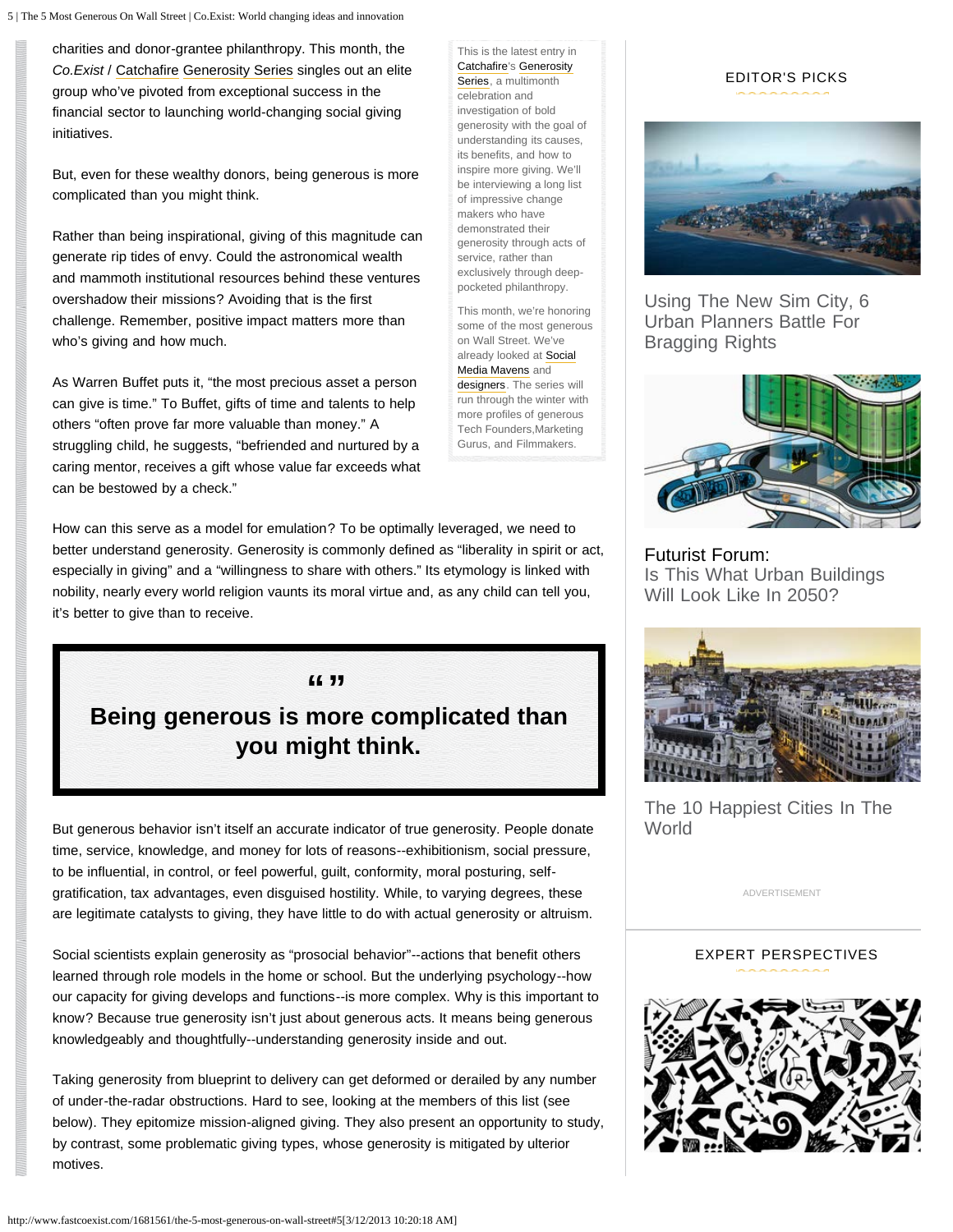Knowing the signs of the wrong kind of generosity can help you spot them, in others or even in yourself, in advance.

Important? Very. The social good sector--and generosity in particular--pivots on the human element. In a successful giving venture,



*This is the latest post in [a series on generosity](http://www.fastcoexist.com/section/generosity-series), in conjunction with [Catchafire.](http://www.catchafire.org/)*

psychology is a critical factor equal to any. Punt it aside, and you're handicapped.

#### Here's the short list:

- 5-Alarm: Generosity catalyzed by catastrophe. Natural disasters, 9/11, and other social trauma generate outpourings of mass-empathy. Active interest can exceed the news cycle but eventually subsides once a semblance of 'normalcy' has returned.
- Mother Teresa: These givers' generosity is boundless. Their need to help others seems insatiable.
- Guilty: Its familiar face leaves the recipient feeling guilty for accepting the giver's munificence. A sense of ingratitude is baked-in; no amount of thankfulness can fully acknowledge the sacrifice made in having given so much. The underbelly is the guilt driving the giver: his generosity is an imperative of tithing or expiation, an attempt at compensating for something forever owed. This substructure is often invisible, as many appear to give quietly, anonymously, or selflessly.
- Investment: Generosity (actually pseudo-generosity) delivered with an unspoken expectation for a return. It's not tangible ROI like admiration or bragging rights; the giver's generosity is an esoteric hedge. Potential returns could be an internal "get-out-jail-free card," to feel deserving of respect or love, enhanced self worth, or delivering a model of how he hopes to be treated.
- Little Big Man: The giver dreads being "too much." The ramifications of too muchness are  $\bullet$ presumed dire. The solution? Divestiture and redistribution. The quotient deemed dangerously over the line is reducible to safe levels with a noble bonus: giving to others.
- Pollination: Scattering small seeds of generosity to multiple recipients. Each parcel is too insignificant for sustainable positive impact but sufficient in the aggregate to create the appearance of great magnanimity (distinct from potentially useful micro-giving, a variation of strategically thoughtful micro-lending).
- Tyrant: Generosity delivered with militaristic precision and vice-grip control. All effective philanthropy requires structure and regulation. But this is stiflingly hyper-codified. The consequent, inappropriate focus is on giver, contract and performance. The recipients' needs are eclipsed.
- Atlas: Generosity borne of a sense of over-responsibility. Usually derivative of a childhood  $\bullet$ devoted to emotionally subsidizing a weak, sick, or immature parent. A deep reservoir of resentment flows under the generosity.
- Bling: The charitable gesture is really camouflaged boastfulness. Generous acts are a contrivance for trumpeting and memorializing the giver's resources and generosity.
- Strip Mall: Unrelenting and over-abundant generosity. The giver can never give enough (and may never stop) irrespective of how much the recipients need.
- Trojan Horse: Largesse with a hidden time-deferred agenda. The recipient doesn't learn of the contingent expectations bundled into the ostensible gift until after the fact.
- Tony Soprano: As in, "it would be a cryin' shame if you didn't accept this gift."
- Jackass: Wasteful, mind-bogglingly ludicrous pseudo-charitability (as one of many Technicolor examples, see Leona Helmsley's bequeathing her multimillion dollar fortune to her dog).
- Carrot on a Stick: Keeps the recipient hopeful but perpetually suspended in need. The promised generosity comes tantalizingly close to fulfillment, or is sparingly apportioned

[Why Fast, Cheap, and Easy](http://www.fastcoexist.com/1681437/why-fast-cheap-and-easy-design-is-killing-your-nonprofit-s-brand) [Design Is Killing Your](http://www.fastcoexist.com/1681437/why-fast-cheap-and-easy-design-is-killing-your-nonprofit-s-brand) [Nonprofit's Brand](http://www.fastcoexist.com/1681437/why-fast-cheap-and-easy-design-is-killing-your-nonprofit-s-brand)



[5 Unexpected Factors That](http://www.fastcoexist.com/1681338/5-unexpected-factors-that-change-how-we-forecast-the-future) [Change How We Forecast The](http://www.fastcoexist.com/1681338/5-unexpected-factors-that-change-how-we-forecast-the-future) [Future](http://www.fastcoexist.com/1681338/5-unexpected-factors-that-change-how-we-forecast-the-future)



[The Future Of Education](http://www.fastcoexist.com/1681507/the-future-of-education-eliminates-the-classroom-because-the-world-is-your-class) [Eliminates The Classroom,](http://www.fastcoexist.com/1681507/the-future-of-education-eliminates-the-classroom-because-the-world-is-your-class) [Because The World Is Your](http://www.fastcoexist.com/1681507/the-future-of-education-eliminates-the-classroom-because-the-world-is-your-class) [Class](http://www.fastcoexist.com/1681507/the-future-of-education-eliminates-the-classroom-because-the-world-is-your-class)

#### FROM THE EDITOR

Thanks for coming to Co.Exist. This site is focused on groundbreaking innovation, innovation that's going to change the way we live and the resources we use. We're for brash and creative solutions, that make everyone rich while helping the people of the world lead lovely, clean, and fulfilling lives.

[CONTINUED](http://www.fastcoexist.com/from-the-editor) ›

ADVERTISEMENT

# THE ARCHIVES M T W T F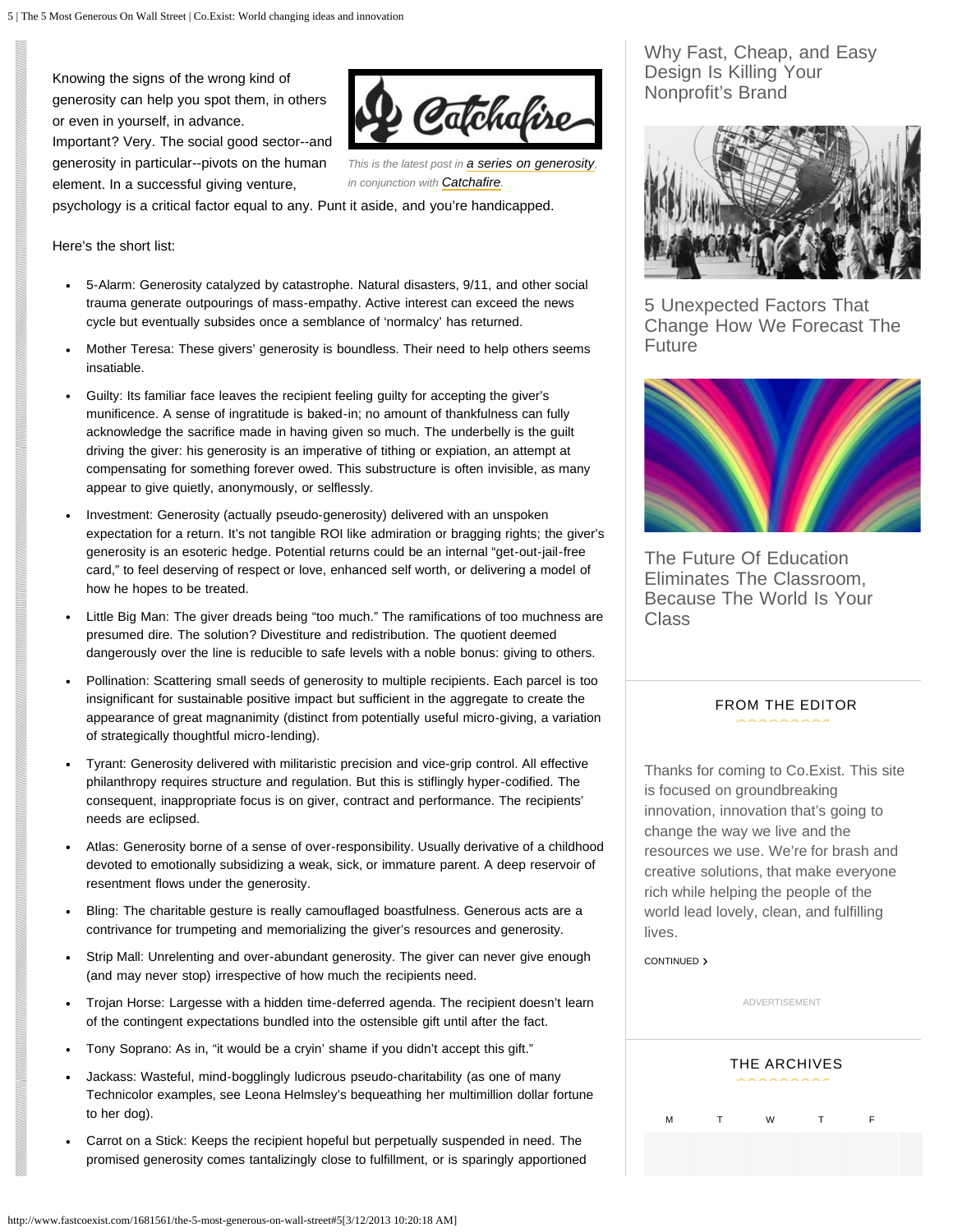over time. But is always attached to a string. (Similarly: "YoYo": generosity serially offered and retracted).

Madoff: Fraudulent generosity. Can involve the giving of stolen or misappropriated assets. Can also be a deceptive practice: generosity as red-herring, straw entity, or disguise for intentional malice or, purely psychologically, as a veil for hatred, envy, or rage. Hostility and sadism are parts of the human condition. Social imperatives to conceal them are embedded in language: the German word "gift" means 'poison' in English.

I've given these psychological categories cheeky names to help explain them. But the issues are serious. In each, beneath the generous act, the giver's internal conflicts and self interests dominate. Concern for the other is subordinate and functional. That's a fundamental perversion of accepted generosity best practices.

Is there a fix? Can these archetypes be avoided?

Yes. Harnessing generosity's full potential as an enterprise tool requires understanding both its negatives and positives.

That these mental systems exist and can intrude in our daily affairs isn't a dismal forecast for future giving. People are dazzlingly resilient and adaptable. These psychological mechanisms, and others too, start as ingenious coping responses--giving instead of receiving in a formative zero-sum environment where giving *and* receiving wasn't feasible.

Generosity isn't limited to giving. It also involves being accepting, emotionally charitable toward ourselves and others.

The capacity for empathy--a leap of imagination to understanding the experience of another based on one's self--is a cornerstone of generosity, and a remarkable trait of our humanity. It's present in varying degrees in nearly everyone. Being truly generous is to be humane.

#### **THE FIVE MOST GENEROUS WALL STREETERS**

The Most Generous on Wall Street is different from the [other groups](http://www.fastcoexist.com/1680919/the-10-most-generous-social-media-mavens#1) [we have featured](http://www.fastcoexist.com/1681181/the-11-most-generous-designers) in the [Generosity Series](http://www.fastcoexist.com/section/generosity-series) thus far. They are very modest about sharing their experiences with philanthropy, so much so that many prominent figures have declined their nominations to avoid the public attention this series would bring for the reason that philanthropy is a very personal matter. But here are a few who are comfortable sharing how they're using their success in the financial markets to give back.

Come back every Monday for the next five weeks to read about a new honoree who uses their success off of Wall Street, influence in the world of finance, or post career life to make the world a better place. We've gathered in depth profiles that get to the heart of who these people are, their philosophies on giving, why they are generous and how they are using their time and talents (not just their bank accounts) for good.

#### **BRENT KESSEL**

#### **CEO and co-founder of [Abacus Portfolios](http://www.abacuswealth.com/).**

Abacus is a B-Corp that invests in socially responsible and sustainable investment portfolios, it's also the largest investment



CONTRIBUTORS



#### [ADVERTISE](http://mediakit.fastcompany.com/) [PRIVACY](http://www.fastcompany.com/about/privacy_policy.php) [TERMS](http://www.fastcompany.com/about/service_terms.php) [REPRINTS](http://fastcompanyreprints.com/)

[Copyright 2013 Mansueto Ventures, LLC.](http://www.fastcompanyreprints.com/) 7 World Trade Center, New York, NY 10007-2195 ъ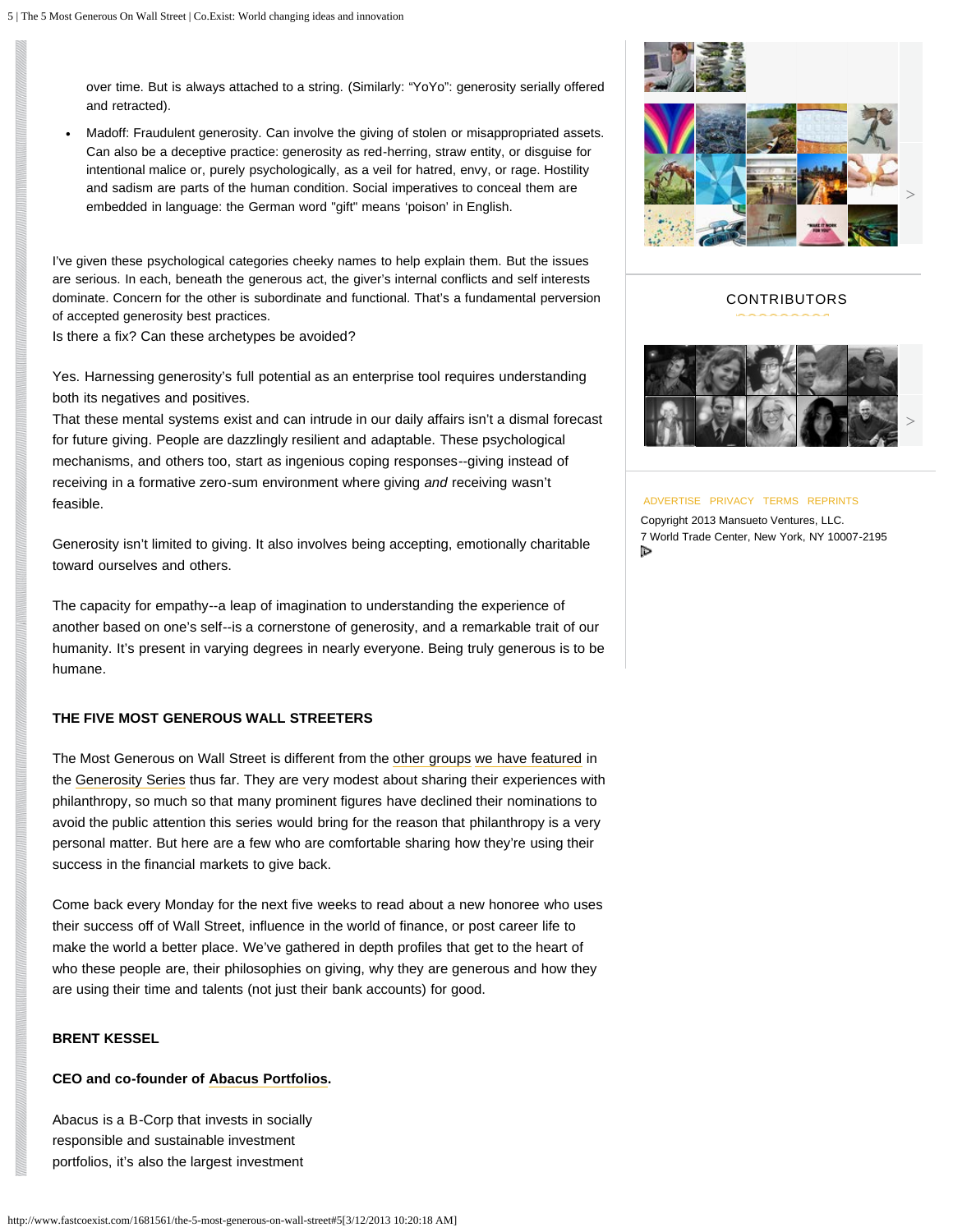advisor to invest in microfinance equity funds. An active Acumen Partner, Kessel's generosity stretches over the global and is linked to his ability to bridge the worlds of finance and spirituality.

#### **MARGO ALEXANDER**

#### **Former CEO and Chairman of UBS AG Global Asset Management**

Alexander is the first woman to head a major research department, first woman to oversee a trading floor and the first to head a large asset management company. Alexander is the former CEO and Chairman of UBS AG Global Asset Management and a dedicated leader with the Acumen Fund. She served as the

Fund's Board Chair for nine years and remains actively involved in their social impact

#### **JEFF WALKER**

investing efforts.

#### **Former chairman of [CCMP.](http://www.ccmpcapital.com/)**

Walker is the former chairman of [CCMP](http://www.ccmpcapital.com/) (the successor of JPMorgan Partners) and a dedicated philanthropist whose philosophy on giving is very much tied to his practical spirituality. Known for integrating business strategies with the nonprofit world, his influence has reached renowned charitable initiatives.

#### **BILL ACKMAN**

#### **Pershing Square Capital Management**

Ackman is the entrepreneur behind the activist hedge fund [Pershing Square Capital](http://www.pershing.com/index.html) [Management.](http://www.pershing.com/index.html) In 2006, he amplified his philanthropic efforts by starting the Pershing Square Foundation to support innovation in economic development, education, human rights, healthcare, and arts and urban development.





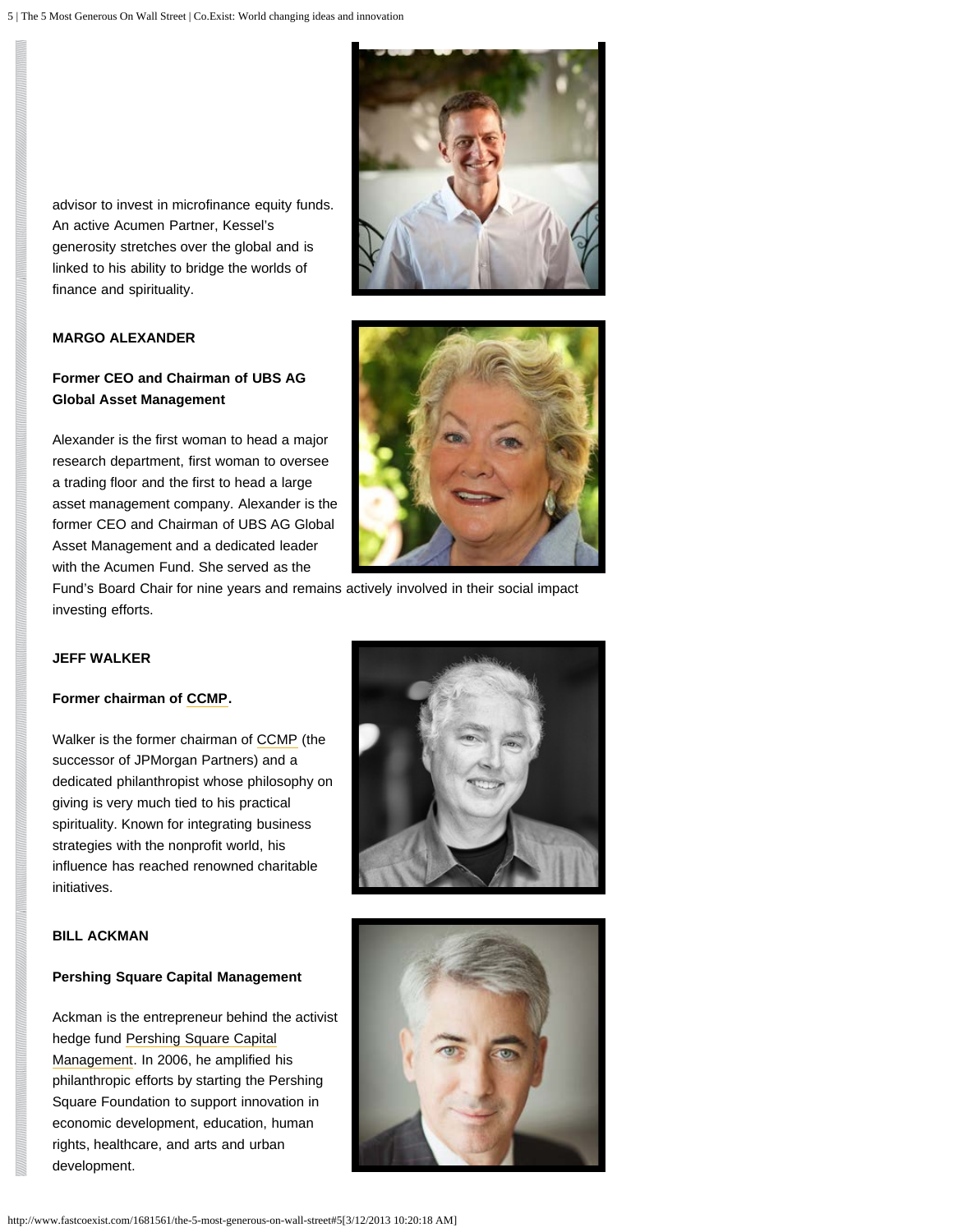#### **ROB KAPLAN**

#### **Former Vice Chairman, Goldman Sach**

Kaplan, the former Vice Chairman of Goldman Sachs, is now a professor of Management Practice at Harvard Business School, and a co-chair at the early stage global venture philanthropy firm, [Draper Richards Kaplan](http://www.drkfoundation.org/) [Foundation.](http://www.drkfoundation.org/)





#### **[ALEXANDER STEIN](#page-6-0)**

Alexander Stein advises CEOs and established entrepreneurs on the psychological underpinnings of leadership, corporate culture, and organizational governance. **[Continued](#page-6-0)** 

#### YOU MIGHT ALSO LIKE



**[Coffee: Why](http://www.dailyfinance.com/2012/01/10/savings-experiment-coffee/) [Your Drug](http://www.dailyfinance.com/2012/01/10/savings-experiment-coffee/) [Habit is](http://www.dailyfinance.com/2012/01/10/savings-experiment-coffee/) [Costing You](http://www.dailyfinance.com/2012/01/10/savings-experiment-coffee/)** [Daily Finance](http://www.dailyfinance.com/2012/01/10/savings-experiment-coffee/)



**[A Walmart](http://www.walmartgreenroom.com/2012/08/a-walmart-store-reinvented/) [store](http://www.walmartgreenroom.com/2012/08/a-walmart-store-reinvented/) [reinvented](http://www.walmartgreenroom.com/2012/08/a-walmart-store-reinvented/)** [The Green Room](http://www.walmartgreenroom.com/2012/08/a-walmart-store-reinvented/)



**[Control A](http://www.fastcoexist.com/1681498/control-a-computer-with-just-a-flick-of-your-wrist) [Computer With](http://www.fastcoexist.com/1681498/control-a-computer-with-just-a-flick-of-your-wrist) [Just A Flick Of](http://www.fastcoexist.com/1681498/control-a-computer-with-just-a-flick-of-your-wrist) [Your Wrist](http://www.fastcoexist.com/1681498/control-a-computer-with-just-a-flick-of-your-wrist)** [Co.Exist](http://www.fastcoexist.com/1681498/control-a-computer-with-just-a-flick-of-your-wrist)



**[Beauty Among](http://www.fastcocreate.com/1682492/beauty-among-the-ruins-see-some-of-the-worlds-most-beautiful-abandoned-places) [The Ruins:](http://www.fastcocreate.com/1682492/beauty-among-the-ruins-see-some-of-the-worlds-most-beautiful-abandoned-places) [See Some of](http://www.fastcocreate.com/1682492/beauty-among-the-ruins-see-some-of-the-worlds-most-beautiful-abandoned-places) [the World's](http://www.fastcocreate.com/1682492/beauty-among-the-ruins-see-some-of-the-worlds-most-beautiful-abandoned-places) [Most Beautiful](http://www.fastcocreate.com/1682492/beauty-among-the-ruins-see-some-of-the-worlds-most-beautiful-abandoned-places) [Abandoned](http://www.fastcocreate.com/1682492/beauty-among-the-ruins-see-some-of-the-worlds-most-beautiful-abandoned-places) [Places](http://www.fastcocreate.com/1682492/beauty-among-the-ruins-see-some-of-the-worlds-most-beautiful-abandoned-places)** [Co.Create](http://www.fastcocreate.com/1682492/beauty-among-the-ruins-see-some-of-the-worlds-most-beautiful-abandoned-places)

[\[?\]](#page-0-0)

#### SHARE YOUR COMMENTS

**[SIGNUP](#page-0-0) | [LOGIN](#page-0-0)** Type your comment here. Say it